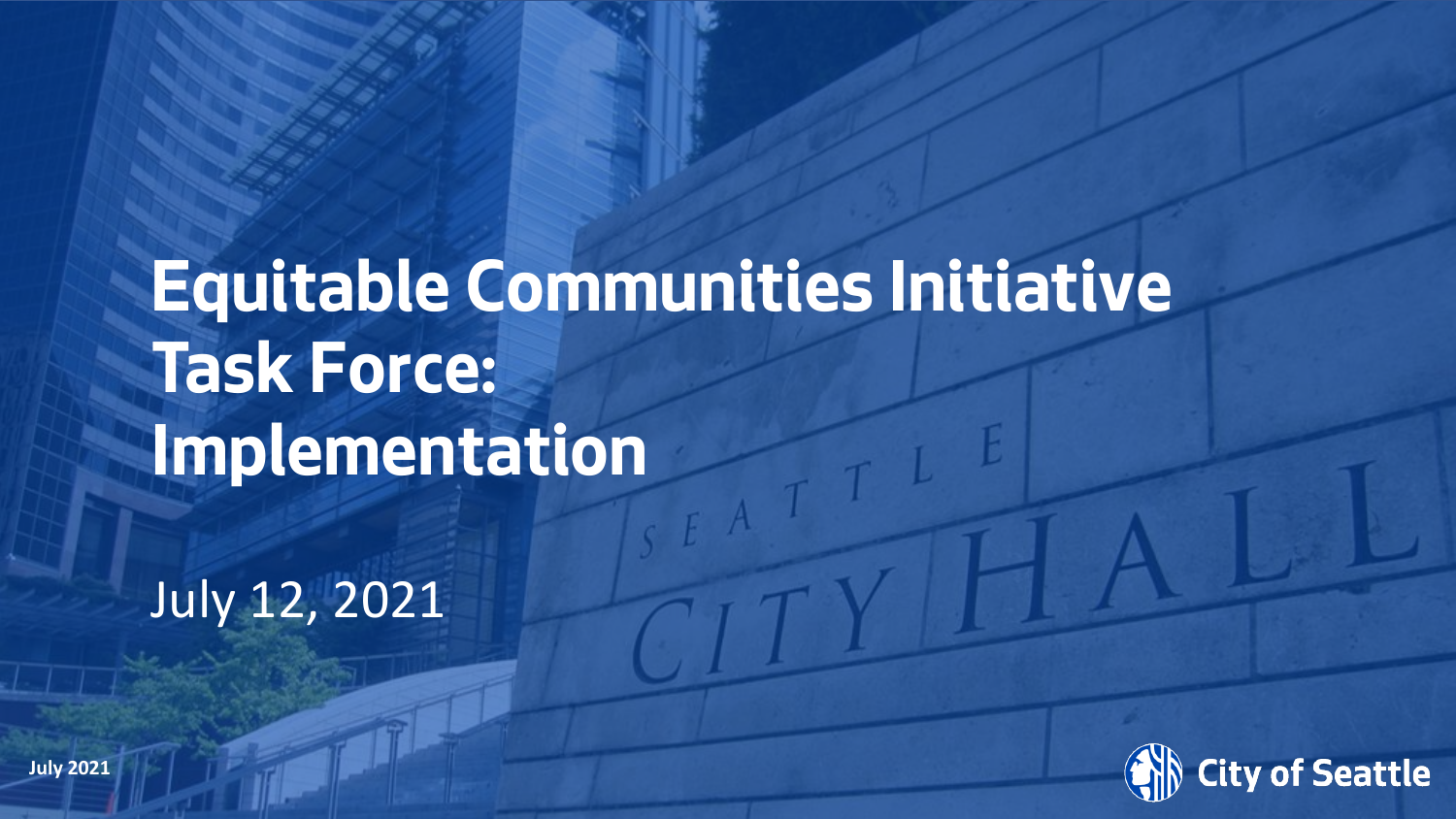#### **Overview of Task Force Process**

- 26-member community-led Task Force
- Over 30 weekly meetings from December 2020 to June 2021
	- **Dec/Jan** Task Force convened, developed governance structure, and selected facilitation team
	- **Feb** Identified four priority focus areas (pillars)
	- **March** Researched disparities and existing City programs and resources
	- **April** Engaged peer organizations, community members, and other leaders Developed recommendations, presented them to Mayor and CM Juarez
	- **May/June** Worked with City departments to identify how recommendations will be implemented, released recommendations

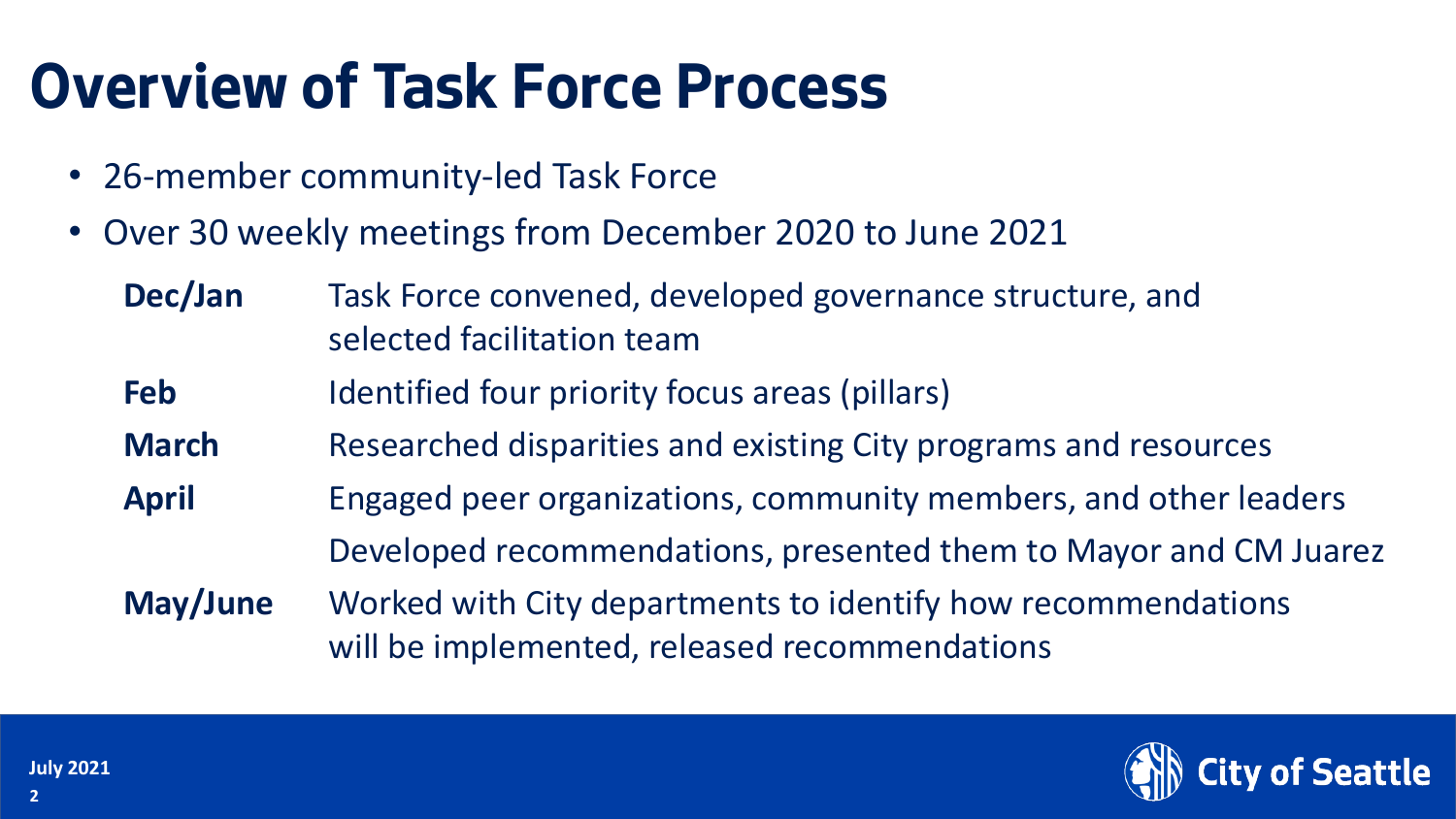### **Task Force Recommendations**

- 4 priority areas for \$30m investment
	- **Business**
	- Education
	- Health
	- Housing
- 9 Recommendations to produce a collective impact



Image credit: The Profitable Nonprofit & Sankofa Consulting

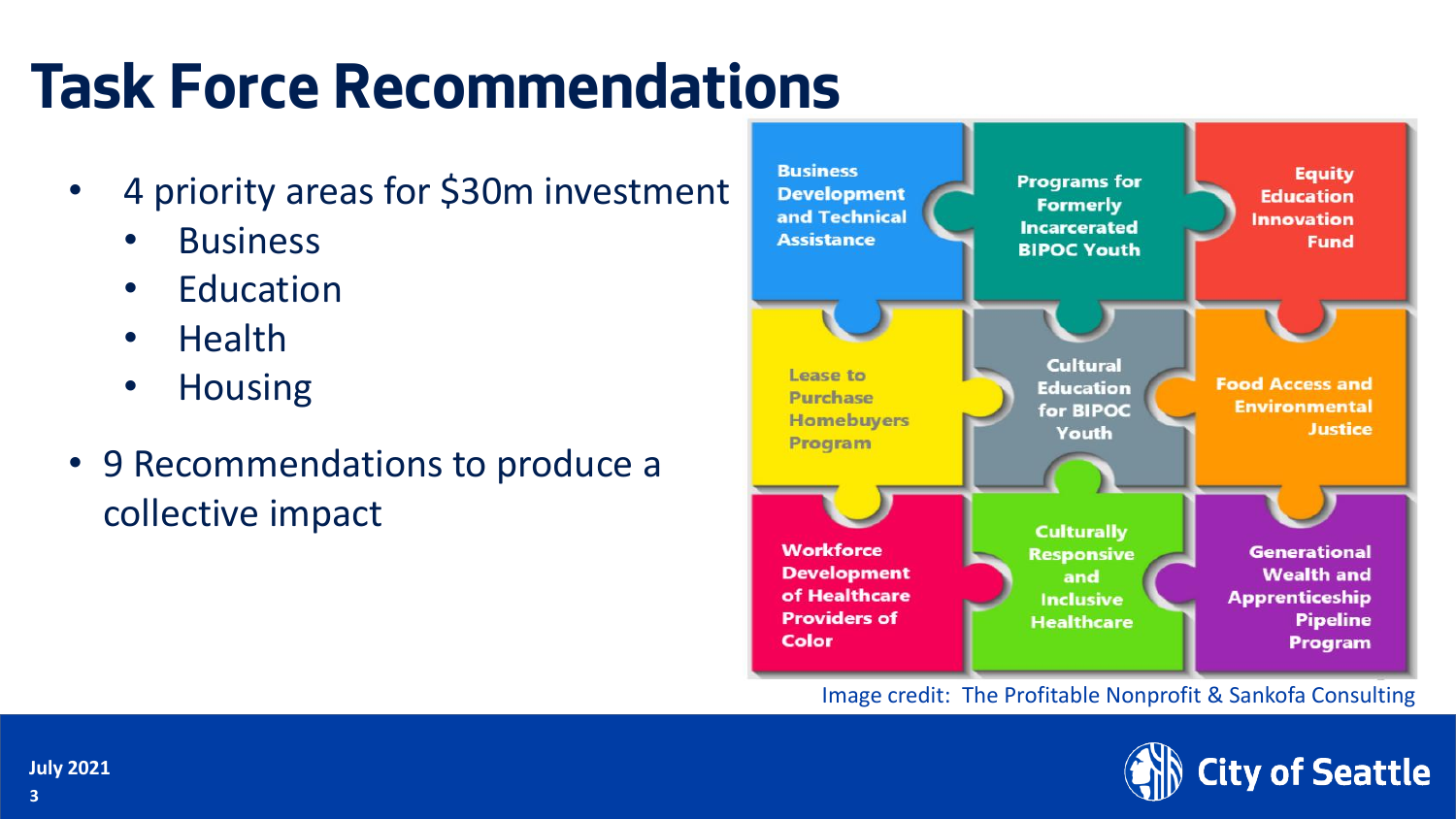#### **Implementation of the Task Force's recommendations**

| <b>TF Focus Area</b> | <b>Title</b>                                           | <b>Amount</b> | <b>Dept</b> |
|----------------------|--------------------------------------------------------|---------------|-------------|
| <b>Business</b>      | <b>Equitable Small and Micro Business Capital</b>      | \$5m          | <b>OED</b>  |
|                      | <b>Small Business Technical Assistance</b>             | \$2.5m        | <b>OED</b>  |
|                      | <b>Equity in Education</b>                             | \$4m          | <b>DEEL</b> |
| Education            | <b>Cultural Education</b>                              | \$2m          | <b>Arts</b> |
|                      | Re-entry Programs for Formerly Incarcerated            | \$1.5m        | <b>HSD</b>  |
|                      | <b>Healthy Food Fund</b>                               | \$750k        | <b>DON</b>  |
| <b>Health</b>        | Farm to Table                                          | \$200k        | <b>HSD</b>  |
|                      | <b>Environmental Justice Fund</b>                      | \$550k        | <b>OSE</b>  |
|                      | Direct Culturally Responsive & Inclusive Healthcare    | \$1.5m        | <b>HSD</b>  |
|                      | Access to Culturally Responsive & Inclusive Healthcare | \$1m          | <b>HSD</b>  |
|                      | <b>Professional Careers in Healthcare</b>              | \$1.7m        | <b>OED</b>  |
|                      | <b>Youth Healthcare Careers</b>                        | \$500k        | <b>OED</b>  |
| <b>Housing</b>       | Homeownership Development and Homebuyer Supports       | \$4.625m      | <b>OH</b>   |
|                      | <b>Ownership Retention</b>                             | \$875k        | <b>OH</b>   |
|                      | Lease to Own Program                                   | \$250k        | <b>OH</b>   |
|                      | <b>Housing Strategies Apprenticeships</b>              | \$250k        | <b>OH</b>   |
|                      | <b>Priority Hire and WMBE</b>                          | \$1m          | <b>FAS</b>  |
|                      | <b>Generational Wealth Education</b>                   | \$875k        | <b>OH</b>   |

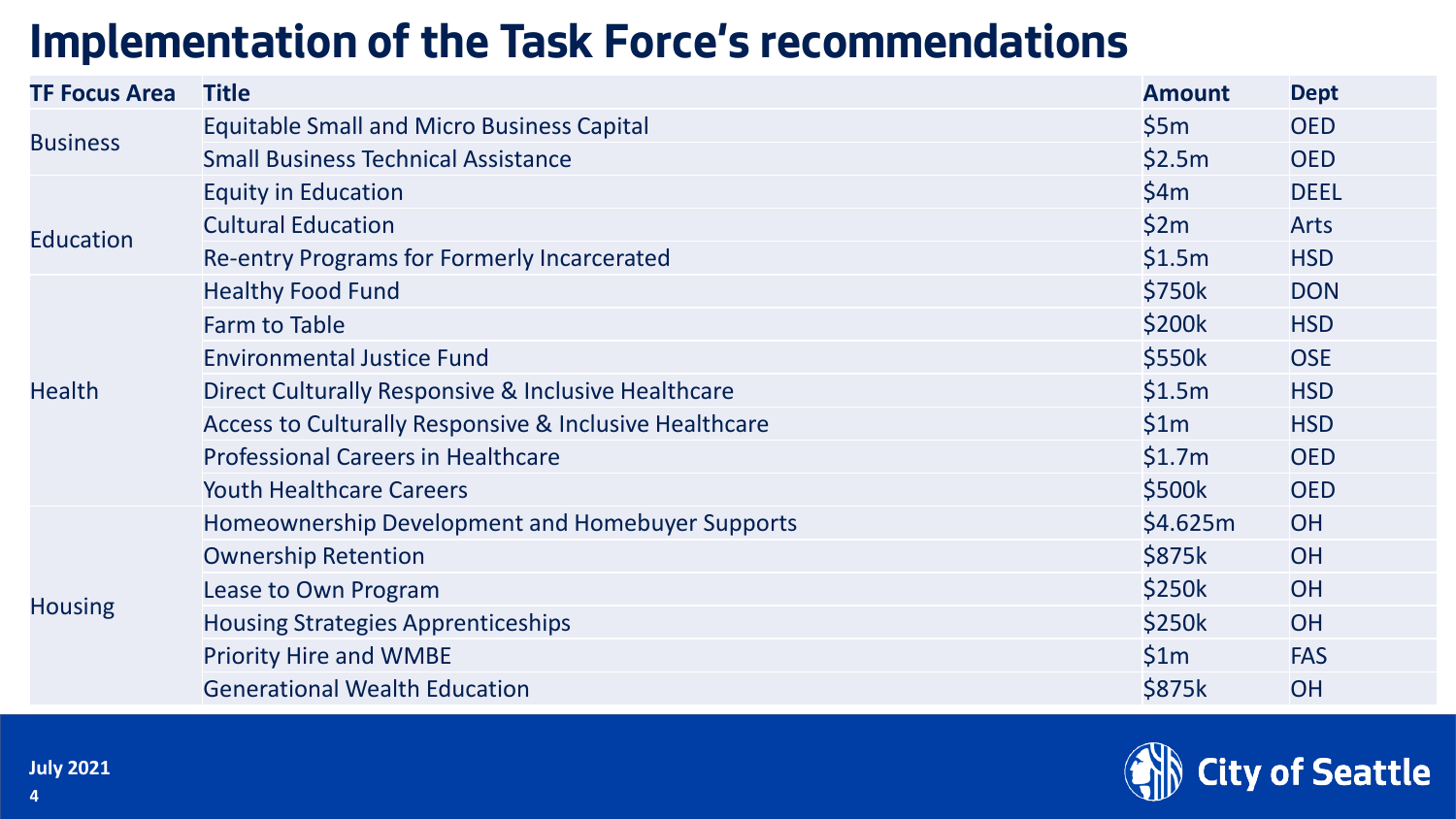### **BUSINESS - \$7.5M**

**Task Force 5Task Force**

**Invest in business financing/capital and technical assistance strategies to support small and micro businesses**

| <b>Strategy</b>                      | <b>Equitable capital for micro and small businesses</b>                                                                                                                                                                                                                   |
|--------------------------------------|---------------------------------------------------------------------------------------------------------------------------------------------------------------------------------------------------------------------------------------------------------------------------|
| <b>Department</b>                    | <b>Office of Economic Development</b>                                                                                                                                                                                                                                     |
| Amount                               | \$5m                                                                                                                                                                                                                                                                      |
| <b>Types of Activities</b><br>Funded | Grants and subsidized loans to micro and small businesses ranging from \$7,500 to \$100,000<br>Focused on those impacted by COVID-19 and prioritizing those with historical inequitable<br>access to capital (BIPOC owners, women owners, located in disadvantaged areas) |
| <b>Outcomes</b>                      | <b>Businesses show increased revenue</b><br>Jobs retained or created<br>Businesses report feeling more stable                                                                                                                                                             |

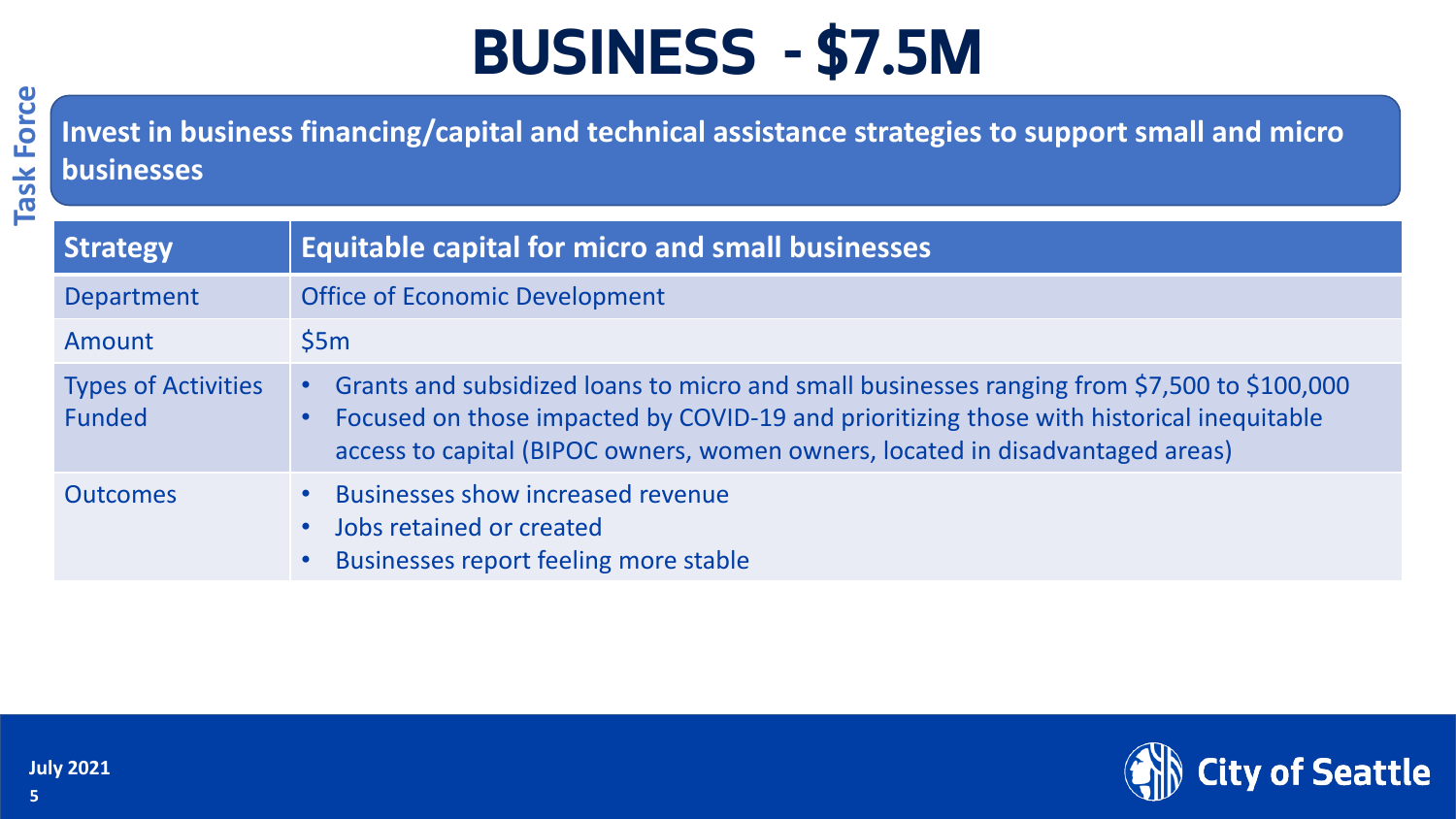### **BUSINESS - \$7.5M**

**Task Force 6Task Force**

**Invest in business financing/capital and technical assistance strategies to support small and micro businesses**

| Strategy                             | <b>Technical assistance for micro and small businesses</b>                                                                                                                                                                                                                                                                                                                                                                                                                 |
|--------------------------------------|----------------------------------------------------------------------------------------------------------------------------------------------------------------------------------------------------------------------------------------------------------------------------------------------------------------------------------------------------------------------------------------------------------------------------------------------------------------------------|
| <b>Department</b>                    | <b>Office of Economic Development</b>                                                                                                                                                                                                                                                                                                                                                                                                                                      |
| Amount                               | \$2.5m                                                                                                                                                                                                                                                                                                                                                                                                                                                                     |
| <b>Types of Activities</b><br>Funded | One-on-one financial health counseling on operational issues (e.g. financial<br>statements/projections, credit counseling, marketing, business plan development)<br>Consultant support on construction (e.g. permitting, design) and legal education (e.g. human<br>resources, commercial leases, evictions, and insurance)<br>Consultant support on digital tools such as website development and effective use of social<br>$\bullet$ .<br>media & E-commerce strategies |
| <b>Outcomes</b>                      | Businesses see positive growth                                                                                                                                                                                                                                                                                                                                                                                                                                             |

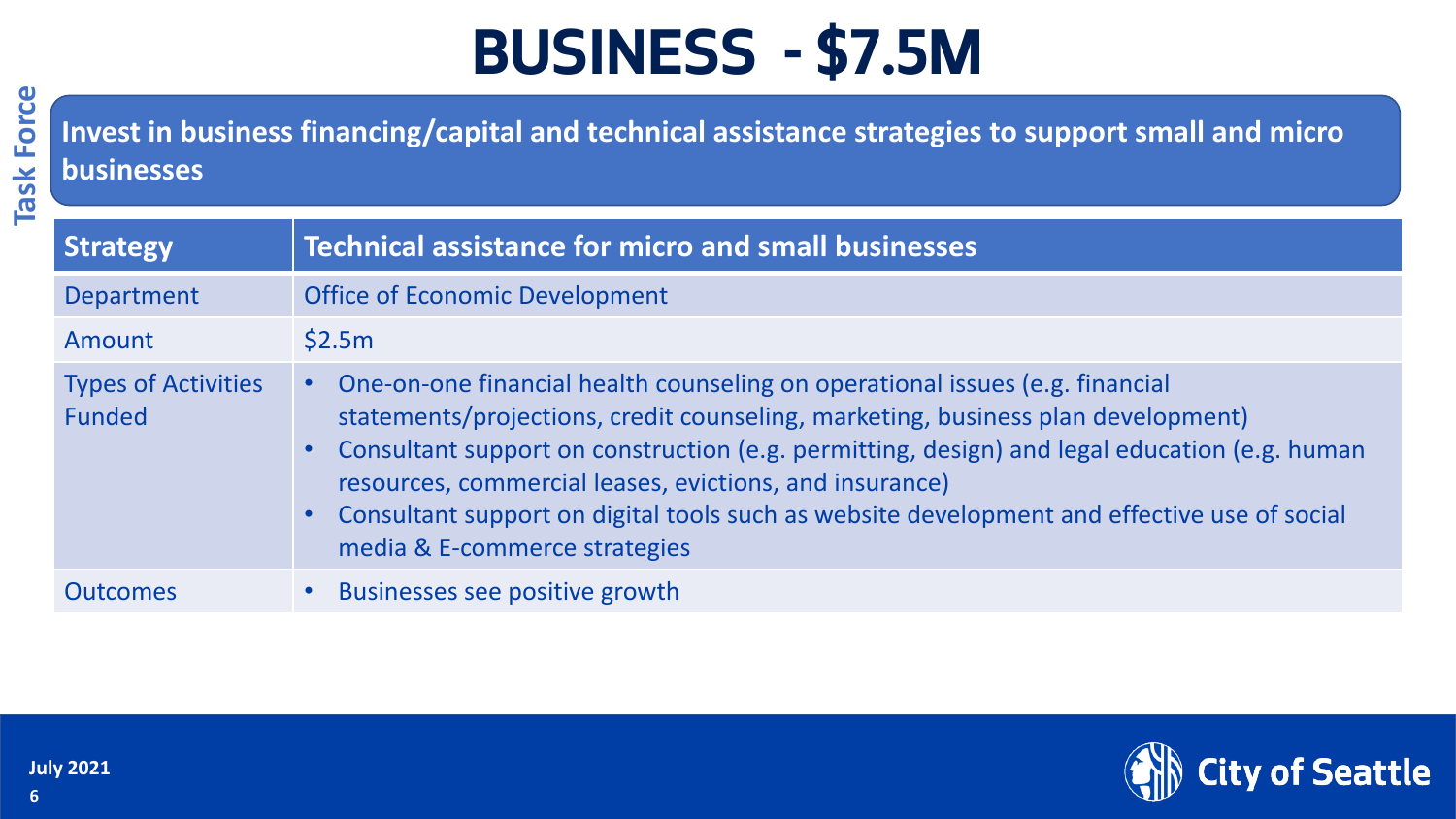## **EDUCATION - \$6.2M**

**Invest in strategies designed to benefit BIPOC youth impacted by systemic inequities in education**

| <b>Strategy</b>                             | <b>Equity in Education</b>                                                                                                                                                                                                                                                                                                                                                                                                                                                                                  |
|---------------------------------------------|-------------------------------------------------------------------------------------------------------------------------------------------------------------------------------------------------------------------------------------------------------------------------------------------------------------------------------------------------------------------------------------------------------------------------------------------------------------------------------------------------------------|
| Department                                  | Department of Education and Early Learning                                                                                                                                                                                                                                                                                                                                                                                                                                                                  |
| Amount                                      | \$4m                                                                                                                                                                                                                                                                                                                                                                                                                                                                                                        |
| <b>Types of Activities</b><br><b>Funded</b> | Technical assistance and capacity building for BIPOC-led organizations implementing youth,<br>family, and educator diversity programming<br>Culturally specific and responsive programming and curriculum development focused on<br>academics, college and career readiness, identity development, and youth leadership<br>Family support and engagement, such as language access and interpretation services, to bridge<br>diverse communities and schools<br>Teacher accreditation and retention supports |
| <b>Outcomes</b>                             | Increase on-time high school completion for BIPOC youth<br>Increase college readiness and higher educational attainment for BIPOC youth<br>Increase racial diversity of educators in educational environments                                                                                                                                                                                                                                                                                               |

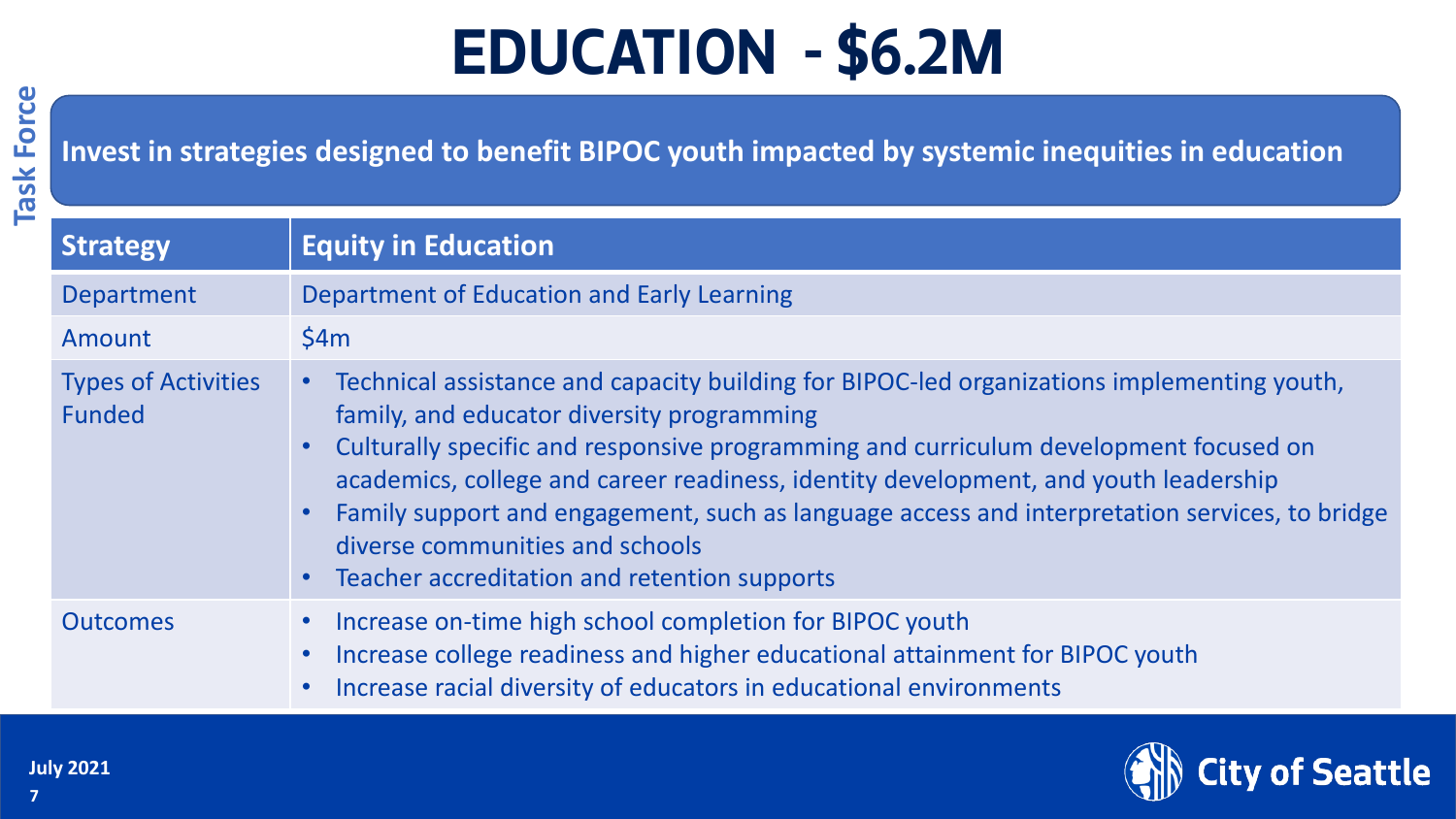## **EDUCATION - \$6.2M**

**Invest in strategies designed to benefit BIPOC youth impacted by systemic inequities in education**

| <b>Strategy</b>                             | <b>Cultural education for youth and families</b>                                                                                                                                                                                                                                                                                                                                                                                                                                                                                                                                          |
|---------------------------------------------|-------------------------------------------------------------------------------------------------------------------------------------------------------------------------------------------------------------------------------------------------------------------------------------------------------------------------------------------------------------------------------------------------------------------------------------------------------------------------------------------------------------------------------------------------------------------------------------------|
| <b>Department</b>                           | <b>Office of Arts and Culture</b>                                                                                                                                                                                                                                                                                                                                                                                                                                                                                                                                                         |
| Amount                                      | \$2m                                                                                                                                                                                                                                                                                                                                                                                                                                                                                                                                                                                      |
| <b>Types of Activities</b><br><b>Funded</b> | Culturally-relevant youth and family programming and classroom residencies with BIPOC-<br>centered cultural institutions, museums, and other informal learning spaces during school day<br>Cultural education programs outside of school (e.g. exploring cultural identities via visual art,<br>film, spoken word, dance, etc) by BIPOC-led creative youth development organizations who've<br>built trust and relationships among youth and families<br>Awards for BIPOC youth who want to engage in arts & culture on their own terms (e.g. buying<br>instruments + individual lessons) |
| <b>Outcomes</b>                             | Increased leadership, empowerment, and positive self-esteem for BIPoC youth<br>Increased cultural relevancy of content and curriculum during the school day<br>Increased youth access to in- and after-school arts & cultural education programs                                                                                                                                                                                                                                                                                                                                          |

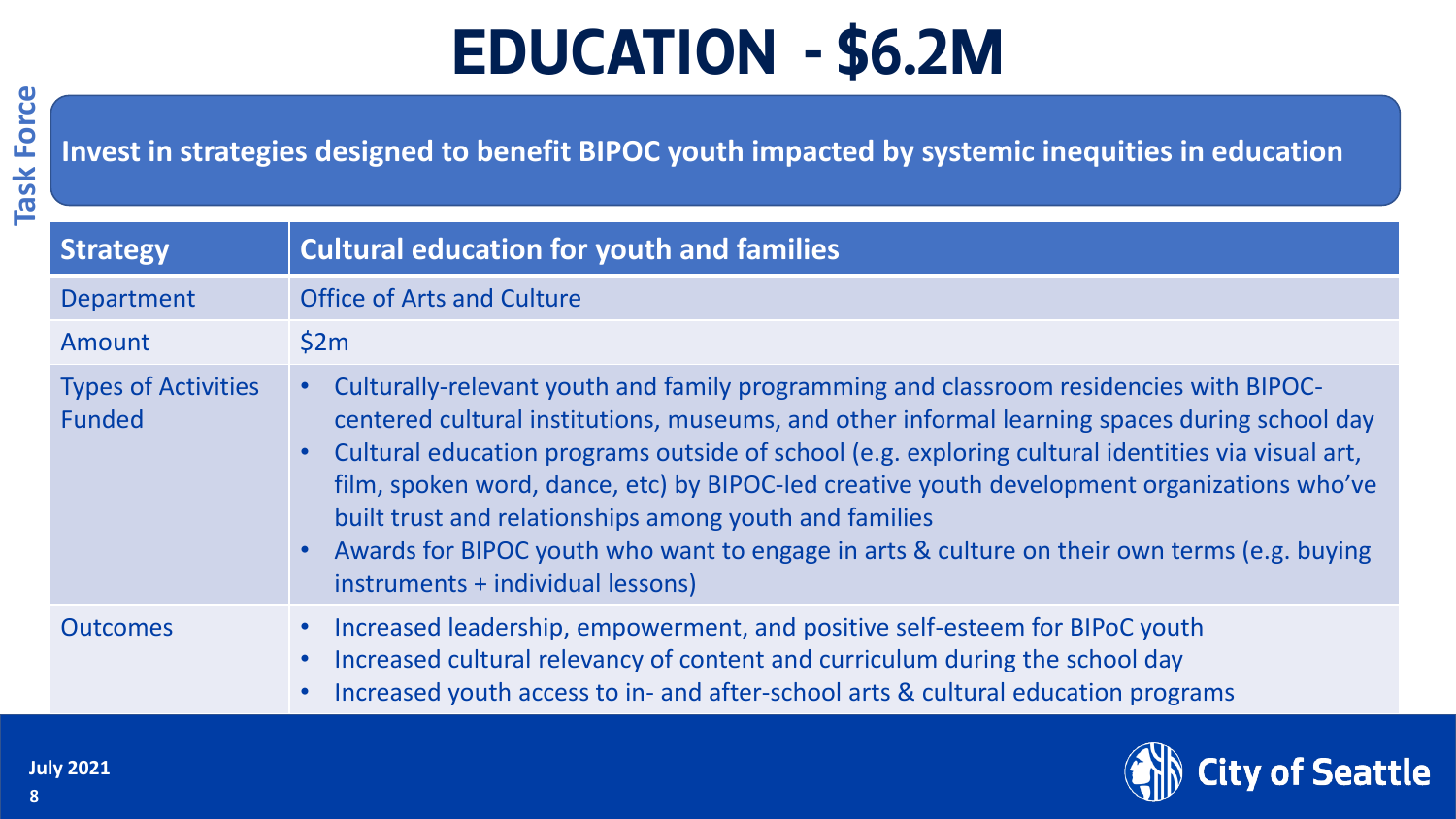## **EDUCATION - \$6.2M**

**Invest in culturally supportive reentry programs for formerly incarcerated BIPOC to reduce recidivism**

| <b>Strategy</b>                             | <b>Cultural supportive reentry programs</b>                                                                                                                                                                                                 |
|---------------------------------------------|---------------------------------------------------------------------------------------------------------------------------------------------------------------------------------------------------------------------------------------------|
| <b>Department</b>                           | <b>Human Services Department</b>                                                                                                                                                                                                            |
| Amount                                      | \$1.5m                                                                                                                                                                                                                                      |
| <b>Types of Activities</b><br><b>Funded</b> | Meaningful employment pathways, including support services, culturally responsive<br>education, and technical and academic programs<br>Intentional partnerships between education-focused and culturally relevant community-based<br>groups |
| <b>Outcomes</b>                             | Reduce recidivism<br>Attain informal and formal education<br>Gain meaningful employment<br>Experience meaningful reentry into the community                                                                                                 |

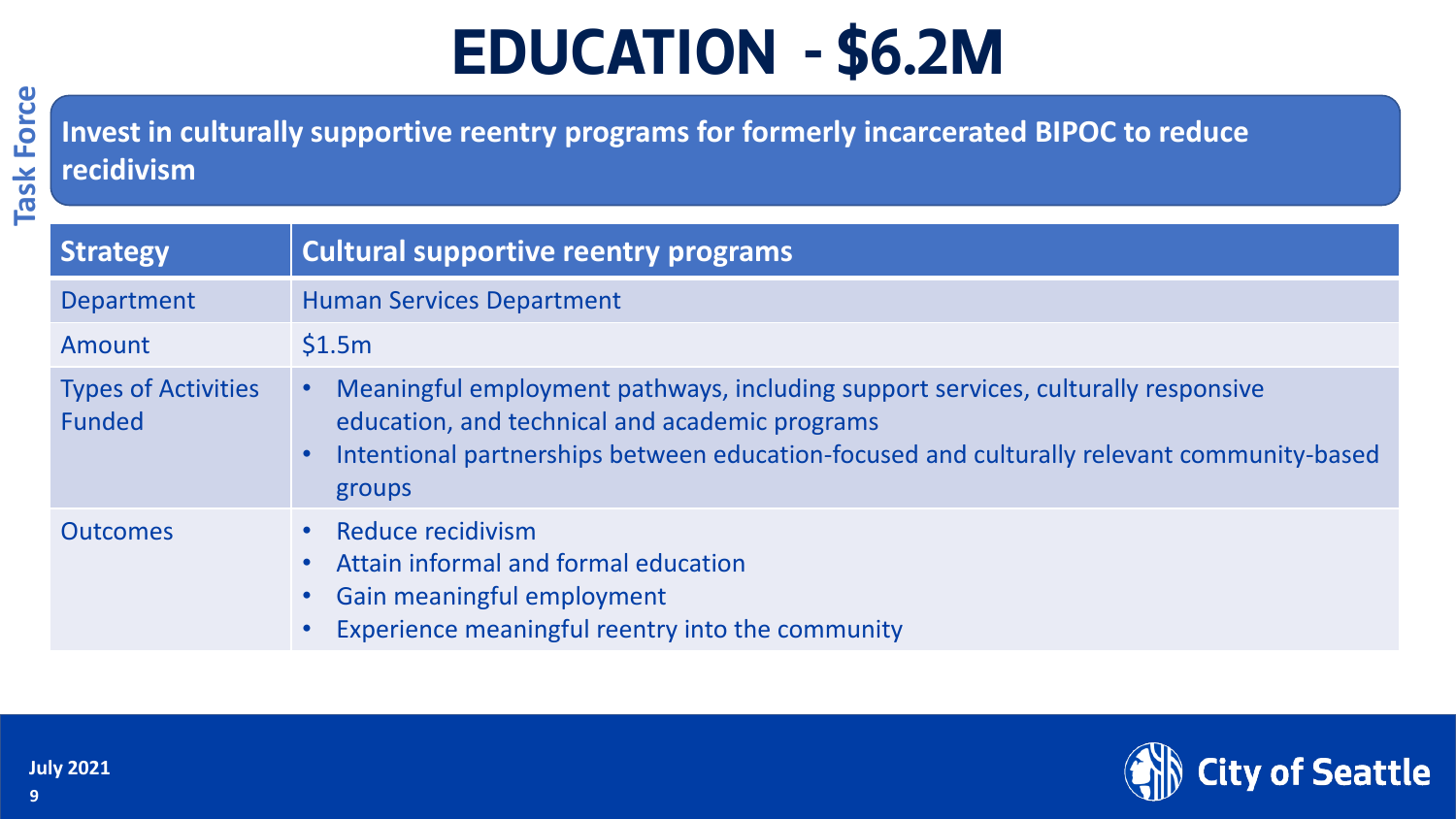#### **Invest in strategies focused on food access & environmental justice**

| <b>Strategy</b>                      | <b>Healthy Food Fund</b>                                                                                                                                                                                                                                                                                                            |
|--------------------------------------|-------------------------------------------------------------------------------------------------------------------------------------------------------------------------------------------------------------------------------------------------------------------------------------------------------------------------------------|
| Department                           | <b>Department of Neighborhoods</b>                                                                                                                                                                                                                                                                                                  |
| Amount                               | \$750k                                                                                                                                                                                                                                                                                                                              |
| <b>Types of Activities</b><br>Funded | BIPOC-centered, community-led projects and programs focused on education, awareness, and<br>sustainable access to healthy food options and food security<br>• Could include youth engagement, community/small business partnerships, hands-on<br>community garden sustainability, emergency food assistance, and educational events |
| <b>Outcomes</b>                      | Increased participation in healthy food centered youth and family activities<br>Increased access to healthy, culturally appropriate food options<br>Increased awareness of healthier food options and food education                                                                                                                |

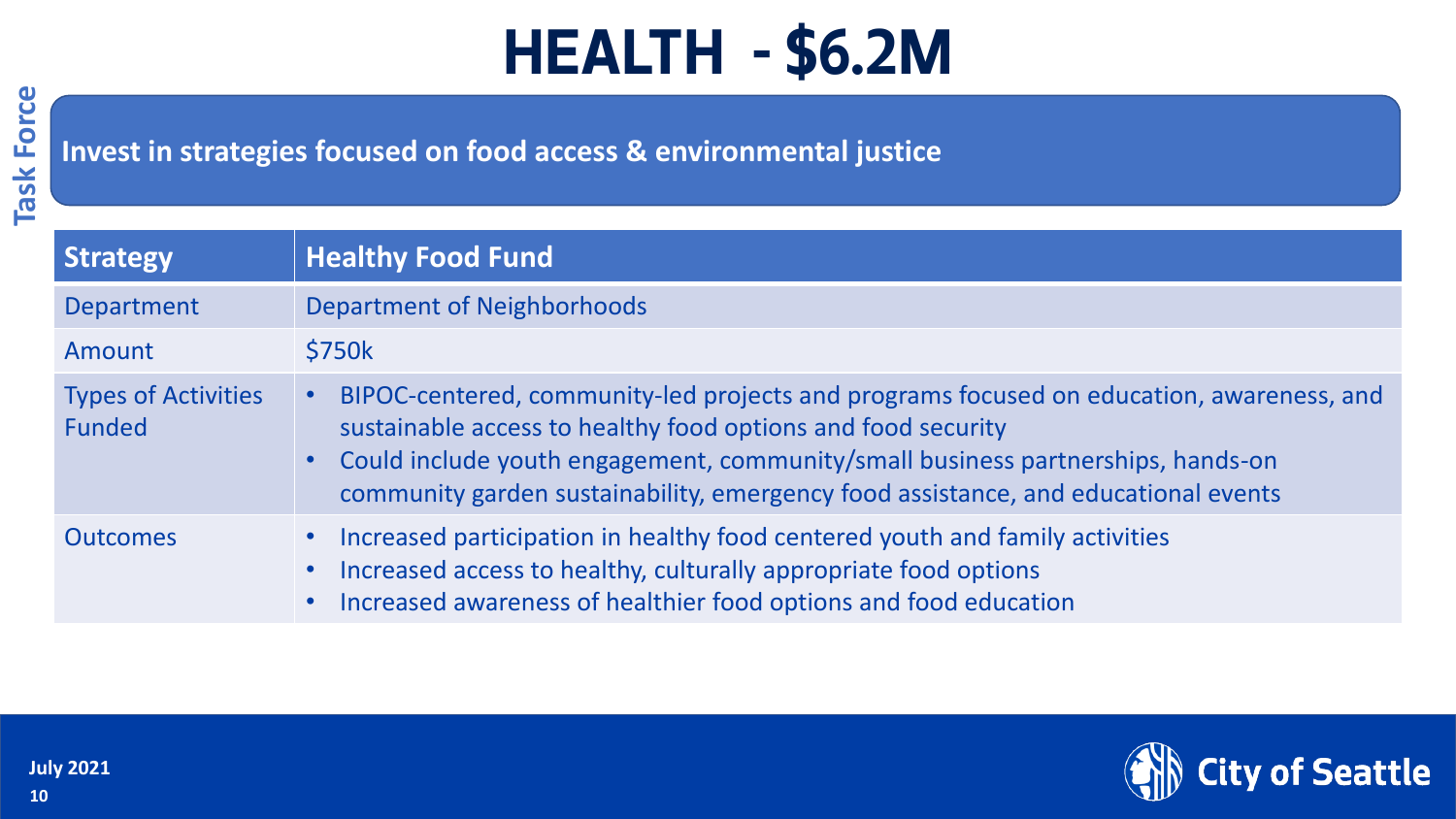#### **Invest in strategies focused on food access & environmental justice**

| <b>Strategy</b>                      | <b>Farm to Table</b>                                                                                                                                                      |
|--------------------------------------|---------------------------------------------------------------------------------------------------------------------------------------------------------------------------|
| Department                           | <b>Human Services Department</b>                                                                                                                                          |
| Amount                               | \$200k                                                                                                                                                                    |
| <b>Types of Activities</b><br>Funded | Nutritional education & access to healthy foods for BIPOC youth<br>Hands-on nutritional education, cooking, and field trips to BIPOC-owned farms                          |
| <b>Outcomes</b>                      | Increased # of children accessing healthy foods<br>Increased revenue for Black & Brown farmers<br>Reduced food waste & increased connection to farmers, lands & new foods |

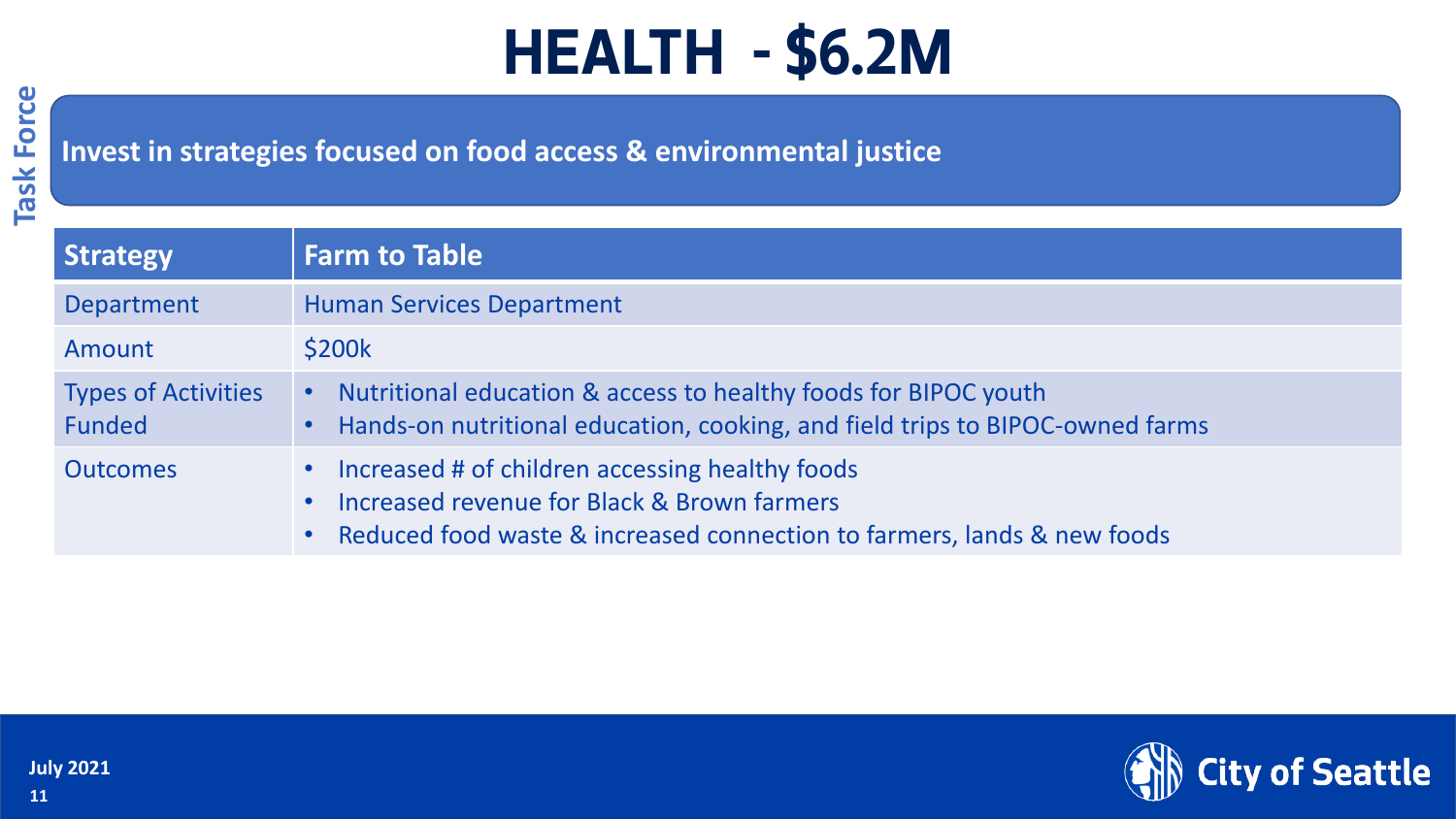#### **Invest in strategies focused on food access & environmental justice**

| <b>Strategy</b>                             | <b>Environmental Justice Fund</b>                                                                                                                                                                                                                                                                                 |
|---------------------------------------------|-------------------------------------------------------------------------------------------------------------------------------------------------------------------------------------------------------------------------------------------------------------------------------------------------------------------|
| Department                                  | <b>Office of Sustainability and Environment</b>                                                                                                                                                                                                                                                                   |
| Amount                                      | \$550k                                                                                                                                                                                                                                                                                                            |
| <b>Types of Activities</b><br><b>Funded</b> | Community-led projects to advance environmental sustainability, such as community<br>education, air quality, green jobs, and youth capacity building.<br>Promote capacity building, peer learning & leadership development of grantees through<br>learning circles & intentional relationship development.        |
| <b>Outcomes</b>                             | • Support 6-8 additional BIPOC organizations<br>Increased leadership capacity of BIPOC organizations working to advance environmental justice<br>through policy change<br>Increased # of BIPOC, low-income residents engaged and taking action on an environmental<br>justice issue directly impacted their lives |

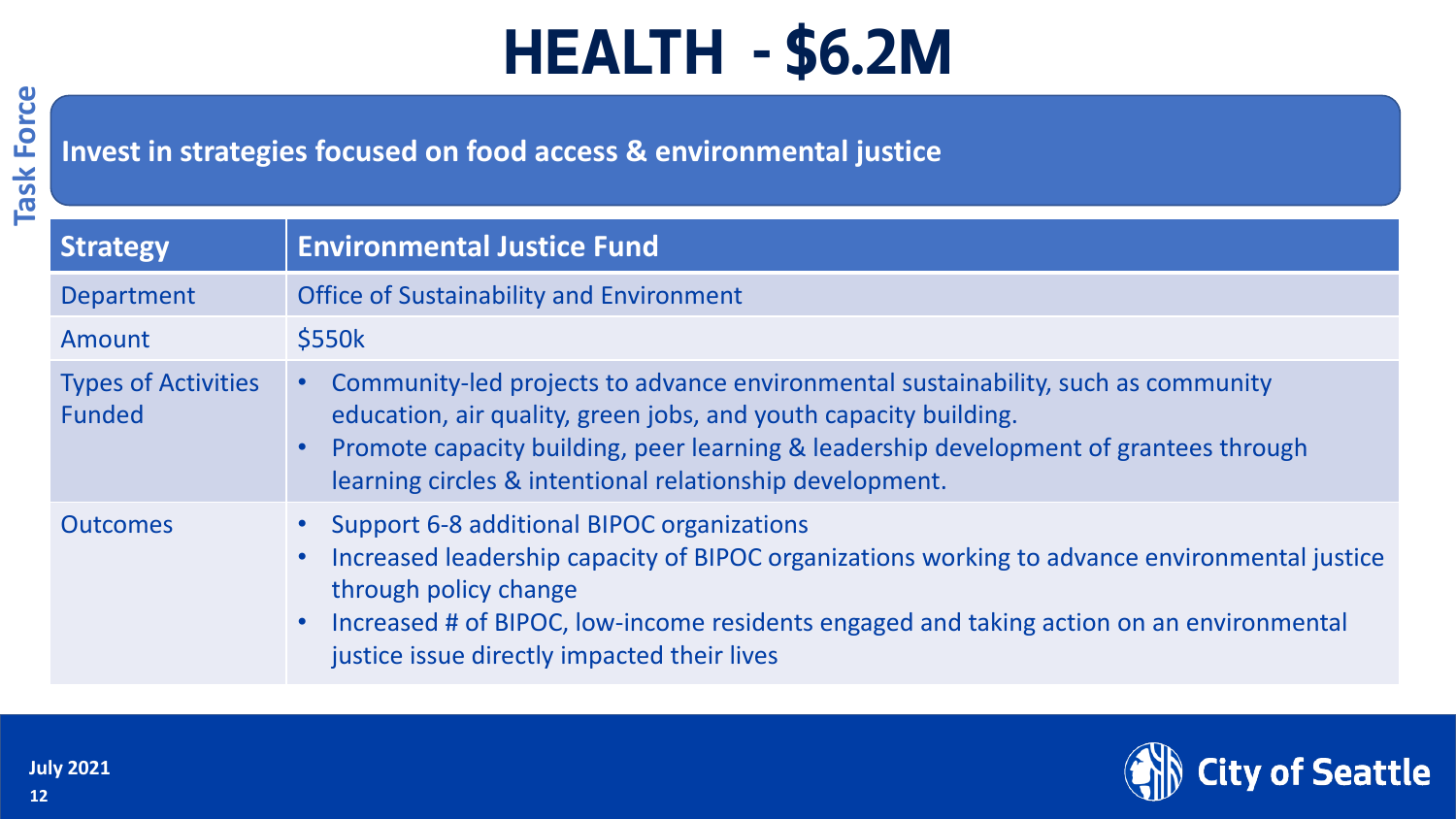**Invest in strategies to deliver culturally responsive inclusive healthcare** 

| <b>Strategy</b>                      | <b>Direct Culturally Responsive, Inclusive Healthcare</b>                                                                                                                                                                                                                                                                                                            |
|--------------------------------------|----------------------------------------------------------------------------------------------------------------------------------------------------------------------------------------------------------------------------------------------------------------------------------------------------------------------------------------------------------------------|
| Department                           | <b>Human Services Department</b>                                                                                                                                                                                                                                                                                                                                     |
| Amount                               | \$1.5m                                                                                                                                                                                                                                                                                                                                                               |
| <b>Types of Activities</b><br>Funded | Community Health Centers, in partnership with community-based organizations, provide<br>innovative/alternative ways to achieve health/healing, including non-western medical modes,<br>such as traditional medicines and food and healing circles and other practices<br>• Care will focus on the whole person and include physical, behavioral and spiritual health |
| <b>Outcomes</b>                      | • BIPOC individuals are connected with their desired health care provider and are satisfied with<br>their care<br>• Individuals will see improvement in selected health care measurement                                                                                                                                                                             |

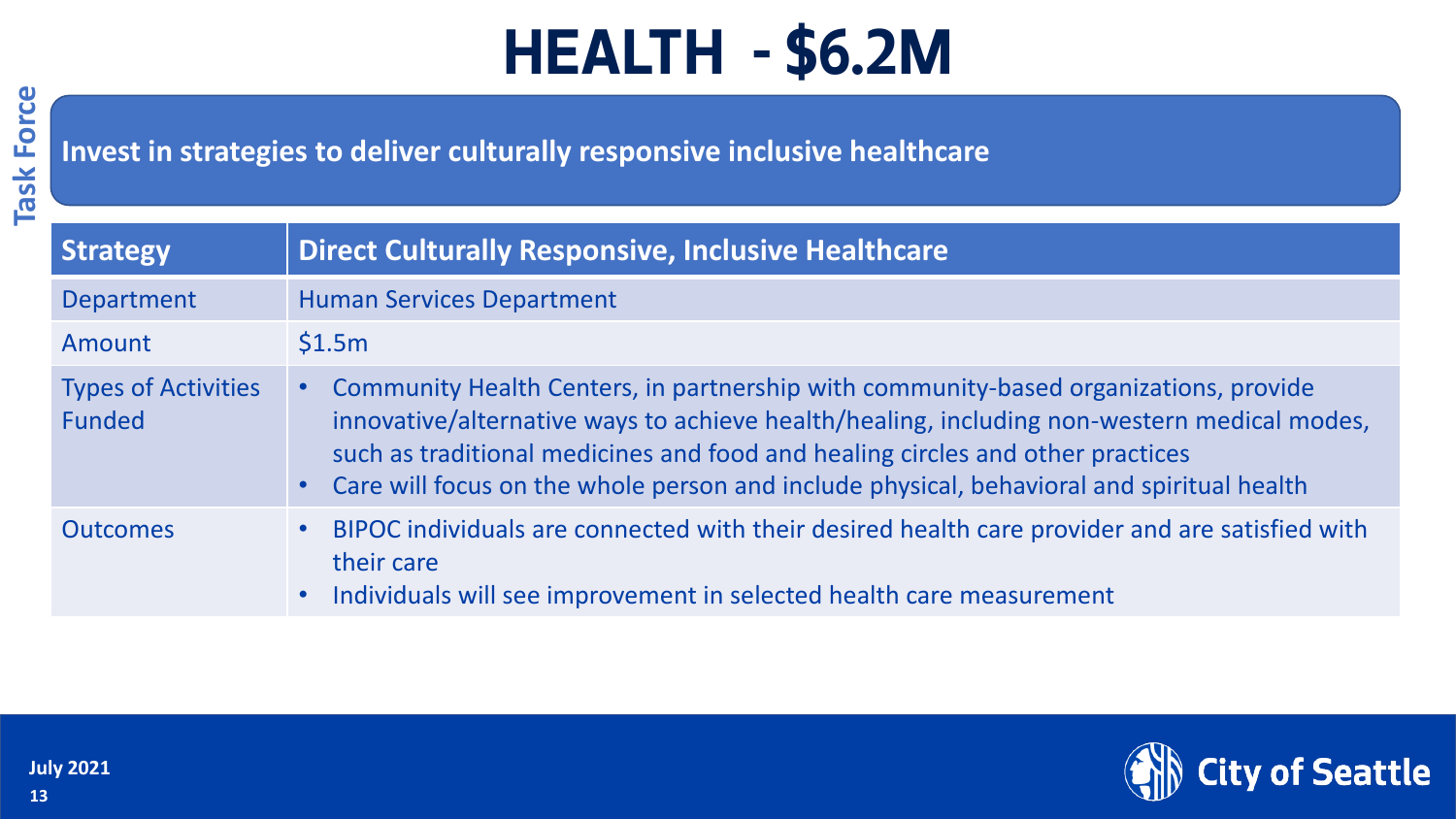**Invest in strategies to deliver culturally responsive inclusive healthcare** 

| <b>Strategy</b>                      | <b>Access to Culturally Responsive, Inclusive Healthcare</b>                                                                                                                                                                                                                                                                                                                                          |
|--------------------------------------|-------------------------------------------------------------------------------------------------------------------------------------------------------------------------------------------------------------------------------------------------------------------------------------------------------------------------------------------------------------------------------------------------------|
| Department                           | <b>Human Services Department</b>                                                                                                                                                                                                                                                                                                                                                                      |
| Amount                               | \$1m                                                                                                                                                                                                                                                                                                                                                                                                  |
| <b>Types of Activities</b><br>Funded | Assessment of populations not accessing health care with specific focus on BIPOC communities<br>Community health boards, community-based organizations and Public Health-<br>Seattle & King County provide individuals/families access and entry to appropriate, desired and<br>impactful health care<br>• Technical assistance to health care providers focused on the needs of specific communities |
| <b>Outcomes</b>                      | • Increase in the number of people connected to healthcare coverage & desired care provider<br>Increase in patient satisfaction with provider and type of care provided                                                                                                                                                                                                                               |

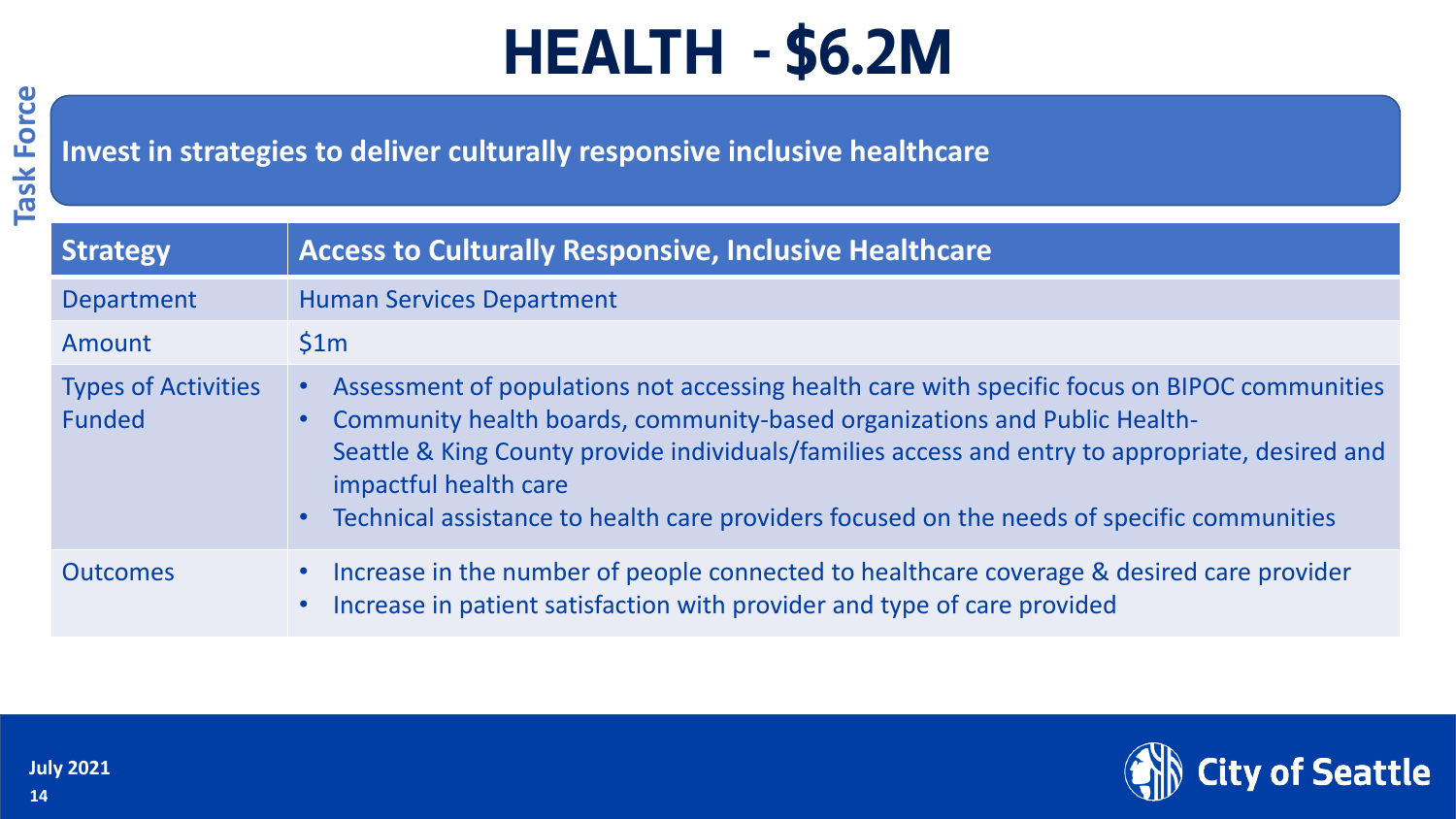**Invest in strategies to expand career pathways & representation in the healthcare field**

| <b>Strategy</b>                      | <b>Professional Careers in Healthcare</b>                                                                                                                                                                                         |
|--------------------------------------|-----------------------------------------------------------------------------------------------------------------------------------------------------------------------------------------------------------------------------------|
| <b>Department</b>                    | <b>Office of Economic Development</b>                                                                                                                                                                                             |
| Amount                               | \$1.7m                                                                                                                                                                                                                            |
| <b>Types of Activities</b><br>Funded | Stakeholder process lead by BIPOC consultant to identify barriers in access to professional jobs<br>(e.g. Doctors, Social Workers) and potential solutions<br>Awards for programs addressing barriers and opening career pathways |
| <b>Outcomes</b>                      | BIPOC workers start and retain professional careers in the healthcare field<br>Healthcare employers hire and retain BIPOC professionals                                                                                           |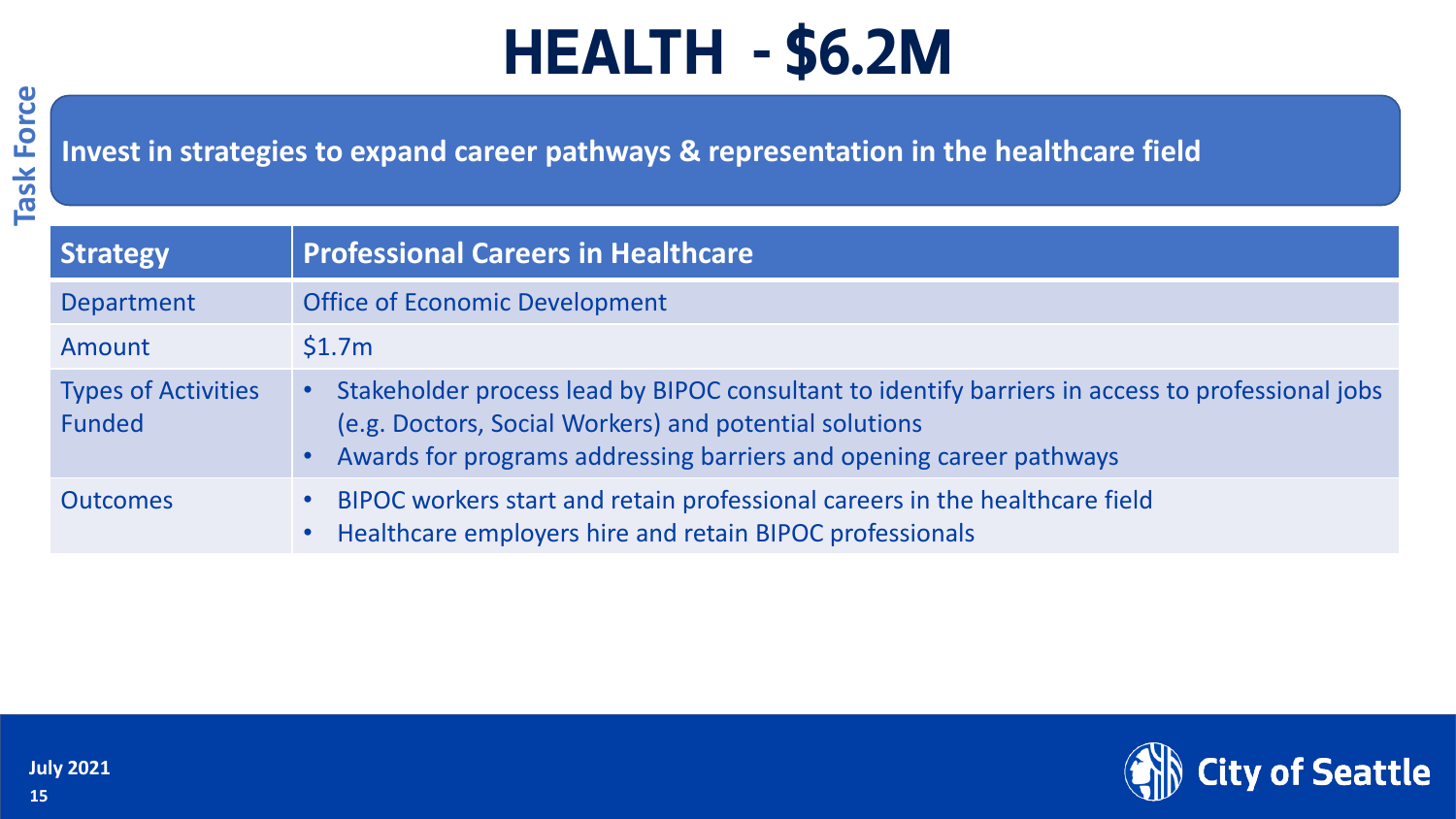#### **Invest in strategies to expand career pathways & representation in the healthcare field**

| <b>Strategy</b>                             | <b>Youth Healthcare Careers</b>                                                                                                                                                                                                                                                                     |
|---------------------------------------------|-----------------------------------------------------------------------------------------------------------------------------------------------------------------------------------------------------------------------------------------------------------------------------------------------------|
| Department                                  | <b>Office of Economic Development</b>                                                                                                                                                                                                                                                               |
| Amount                                      | \$500k                                                                                                                                                                                                                                                                                              |
| <b>Types of Activities</b><br><b>Funded</b> | Career exploration activities, mentorships, internships, partnerships and apprenticeship<br>pathways for BIPOC students (e.g. a short, employer-driven apprenticeship pathway program<br>with a stipend)<br>Activities could include job shadows, field trips, and mentoring for healthcare careers |
| <b>Outcomes</b>                             | Black/African American youth are connected to careers in healthcare<br>$\bullet$<br>Employer partners participate in programs to help BIPoC youth select career pathways in<br>$\bullet$<br>healthcare                                                                                              |

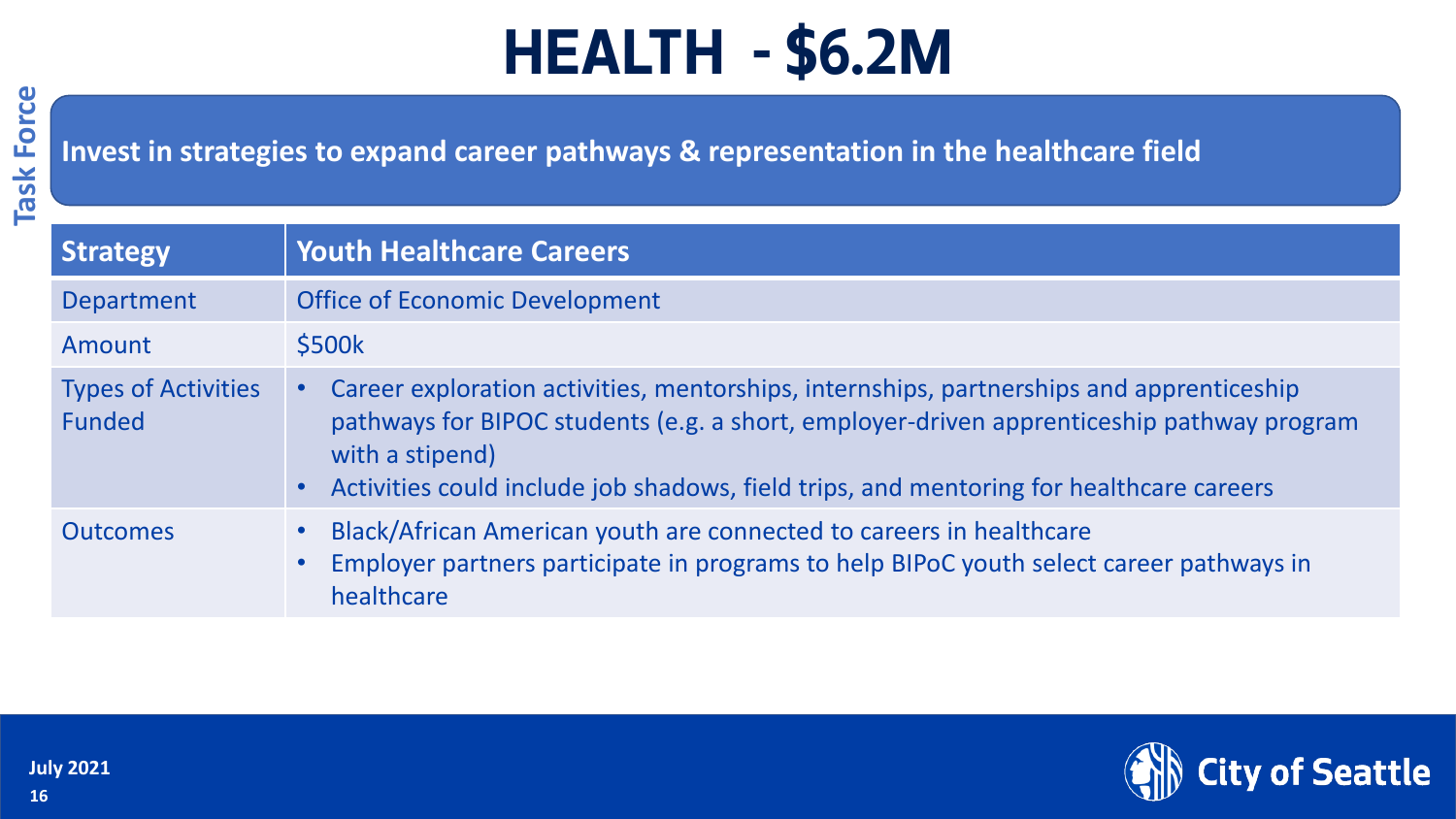**Invest in the development of new, permanently affordable homes and supports for BIPOC homebuyers**

| <b>Strategy</b>                             | Homeownership project development and homebuyer supports                                                                                                                                                                                                                                                           |
|---------------------------------------------|--------------------------------------------------------------------------------------------------------------------------------------------------------------------------------------------------------------------------------------------------------------------------------------------------------------------|
| Department                                  | <b>Office of Housing</b>                                                                                                                                                                                                                                                                                           |
| Amount                                      | \$4.625m                                                                                                                                                                                                                                                                                                           |
| <b>Types of Activities</b><br><b>Funded</b> | Development of new, permanently affordable homes<br>Targeted outreach to BIPOC households for ownership opportunities<br>Homebuyer readiness activities and homeowner support services                                                                                                                             |
| <b>Outcomes</b>                             | New, place-based, affordable homeownership developments<br>Land ownership retained by historically-rooted, BIPOC-led organizations through lease<br>structure<br>BIPOC, low-income households who have experienced displacement or are at risk of<br>displacement are able to purchase affordable homes in Seattle |

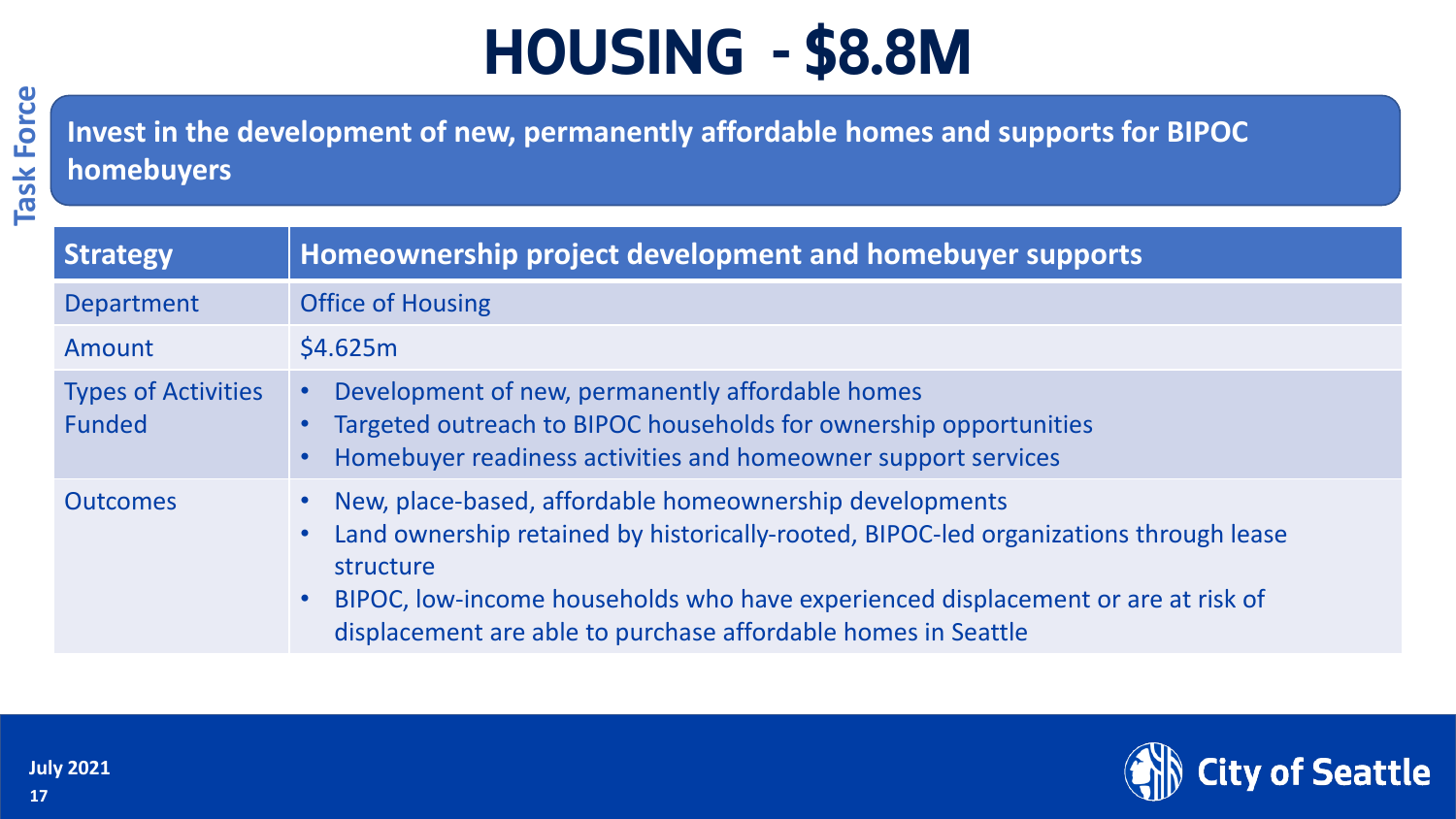**Invest in anti-displacement strategy by supporting existing homeowners**

| Strategy                                    | <b>Ownership Retention</b>                                                                                                                                                                                                                                                                                                                                               |
|---------------------------------------------|--------------------------------------------------------------------------------------------------------------------------------------------------------------------------------------------------------------------------------------------------------------------------------------------------------------------------------------------------------------------------|
| <b>Department</b>                           | <b>Office of Housing</b>                                                                                                                                                                                                                                                                                                                                                 |
| Amount                                      | <b>\$875k</b>                                                                                                                                                                                                                                                                                                                                                            |
| <b>Types of Activities</b><br><b>Funded</b> | Stabilization resources to help existing homeowners stay in their home, such as connections to<br>home repair, energy efficiency & clean heat, and property tax discount<br>Property development assistance, such as technical assistance on property development &<br>rental operations, pre-development sources, construction loans, and design/permitting<br>services |
| <b>Outcomes</b>                             | Homeowners have tools and supports to remain in their property<br>Homeowners successfully connect to stabilization resources<br>Homeowners receive education, technical assistance and financial support to develop their<br>property & own rental property                                                                                                              |

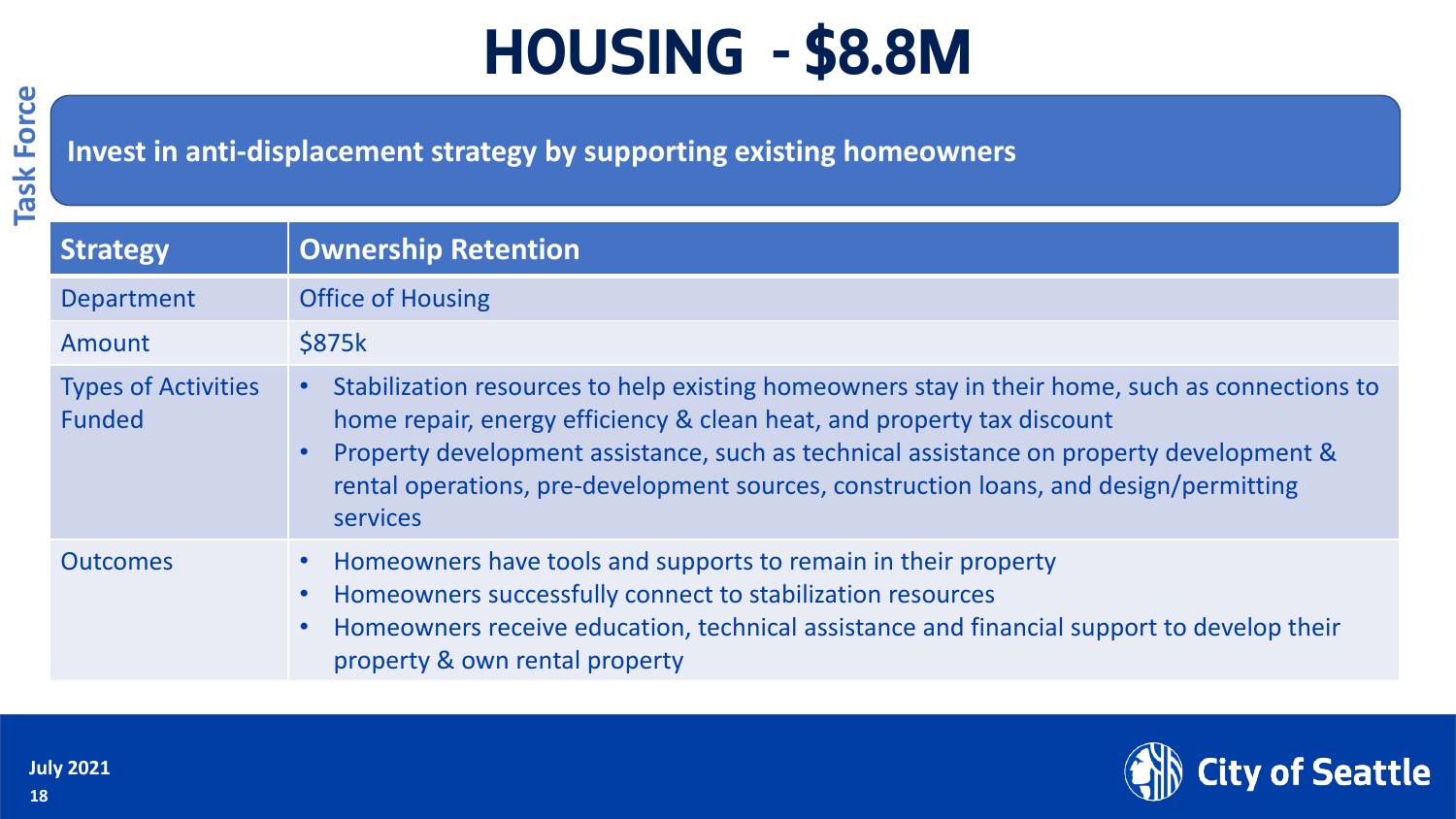**Invest in strategies that support homeownership, including a lease-to-purchase homebuyer** 

#### **program**

| <b>Strategy</b>                      | <b>Lease to Own Program</b>                                                                                                                                                                                |
|--------------------------------------|------------------------------------------------------------------------------------------------------------------------------------------------------------------------------------------------------------|
| Department                           | <b>Office of Housing</b>                                                                                                                                                                                   |
| Amount                               | <b>\$250k</b>                                                                                                                                                                                              |
| <b>Types of Activities</b><br>Funded | Consultant to study feasibility of scalable lease-to-own program, including legal research,<br>policy barriers, solutions to consumer risk, the financial resources needed to implement such a<br>program. |
| <b>Outcomes</b>                      | Consultant report to guide future program/policy development/investments to support<br>$\bullet$ .<br>equitable access to homeownership                                                                    |

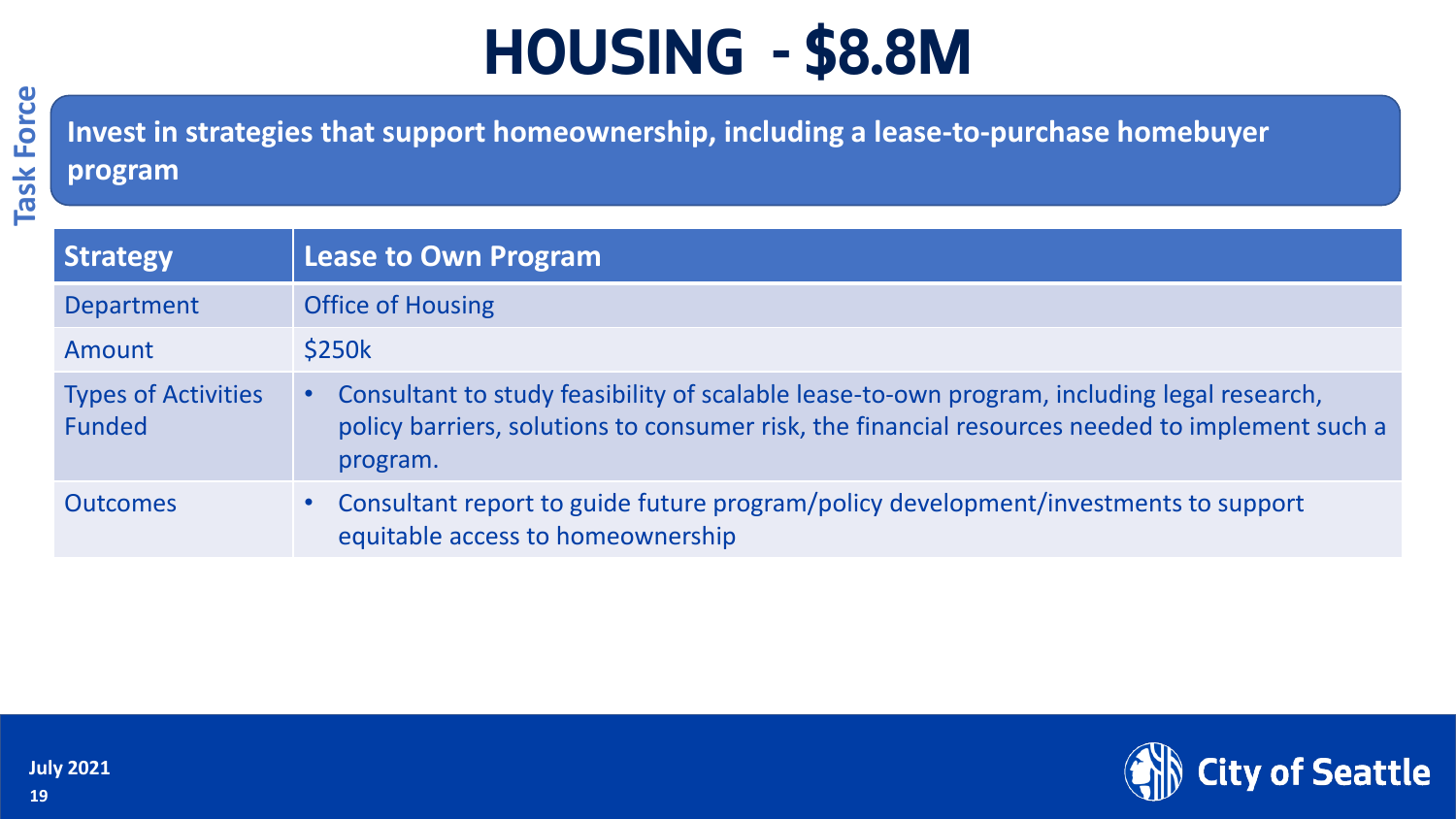#### **Invest in strategies that support generational wealth building for BIPOC communities**

| Strategy                                    | <b>Housing for apprentice occupations</b>                                                                                                                                                                                                                                                                                                                                  |
|---------------------------------------------|----------------------------------------------------------------------------------------------------------------------------------------------------------------------------------------------------------------------------------------------------------------------------------------------------------------------------------------------------------------------------|
| <b>Department</b>                           | <b>Office of Housing</b>                                                                                                                                                                                                                                                                                                                                                   |
| Amount                                      | <b>\$250k</b>                                                                                                                                                                                                                                                                                                                                                              |
| <b>Types of Activities</b><br><b>Funded</b> | Consultant work to develop potential housing strategies/supports for apprenticed and pre-<br>apprenticed occupations<br>• Could include strategies for employer-supported housing strategies, that build upon or<br>complement existing City rental housing and homeowner stabilization programs, and that align<br>housing support with other place-based community needs |
| <b>Outcomes</b>                             | Consultant report to guide future program/policy development and investments, including<br>$\bullet$ .<br>research and evaluation of strategies focused on housing low- and moderate income<br>apprentices and joint effort between City and labor partners to promote housing strategies to<br>key healthcare stakeholders and employers in other sectors                 |

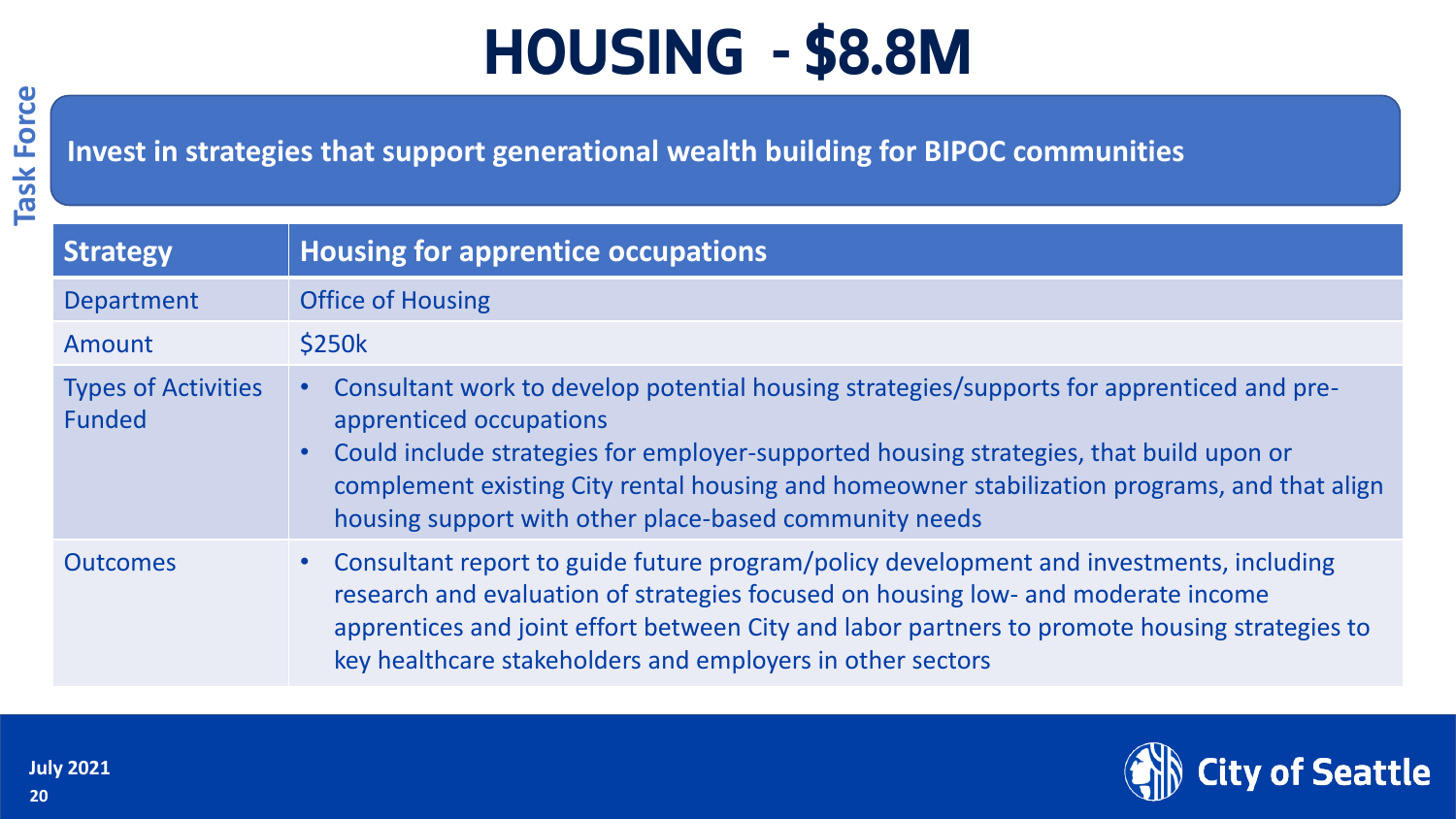#### **Invest in strategies that support generational wealth building for BIPOC communities**

| <b>Strategy</b>                             | <b>WMBE and Priority Hire</b>                                                                                                                                                                                                                                                                                                                                                                                                                                                                                                            |
|---------------------------------------------|------------------------------------------------------------------------------------------------------------------------------------------------------------------------------------------------------------------------------------------------------------------------------------------------------------------------------------------------------------------------------------------------------------------------------------------------------------------------------------------------------------------------------------------|
| Department                                  | <b>Finance and Administrative Services</b>                                                                                                                                                                                                                                                                                                                                                                                                                                                                                               |
| Amount                                      | \$1m                                                                                                                                                                                                                                                                                                                                                                                                                                                                                                                                     |
| <b>Types of Activities</b><br><b>Funded</b> | Technical assistance to WMBE firms to prepare for doing business with the City, such as how to<br>identify and respond to City contracting opportunities and understand City contracting<br>requirements (e.g. insurance and social equity), business development (e.g. financial literacy)<br>and other services.<br>Wrap-around services to support construction apprenticeship training, such as childcare and<br>other supports needed<br>Opportunities for retention of BIPOC apprentices and journey workers, including mentorship |
| <b>Outcomes</b>                             | # WMBE firms assisted<br># BIPOC construction workers supported<br>Retention rate of BIPOC construction workers supported                                                                                                                                                                                                                                                                                                                                                                                                                |